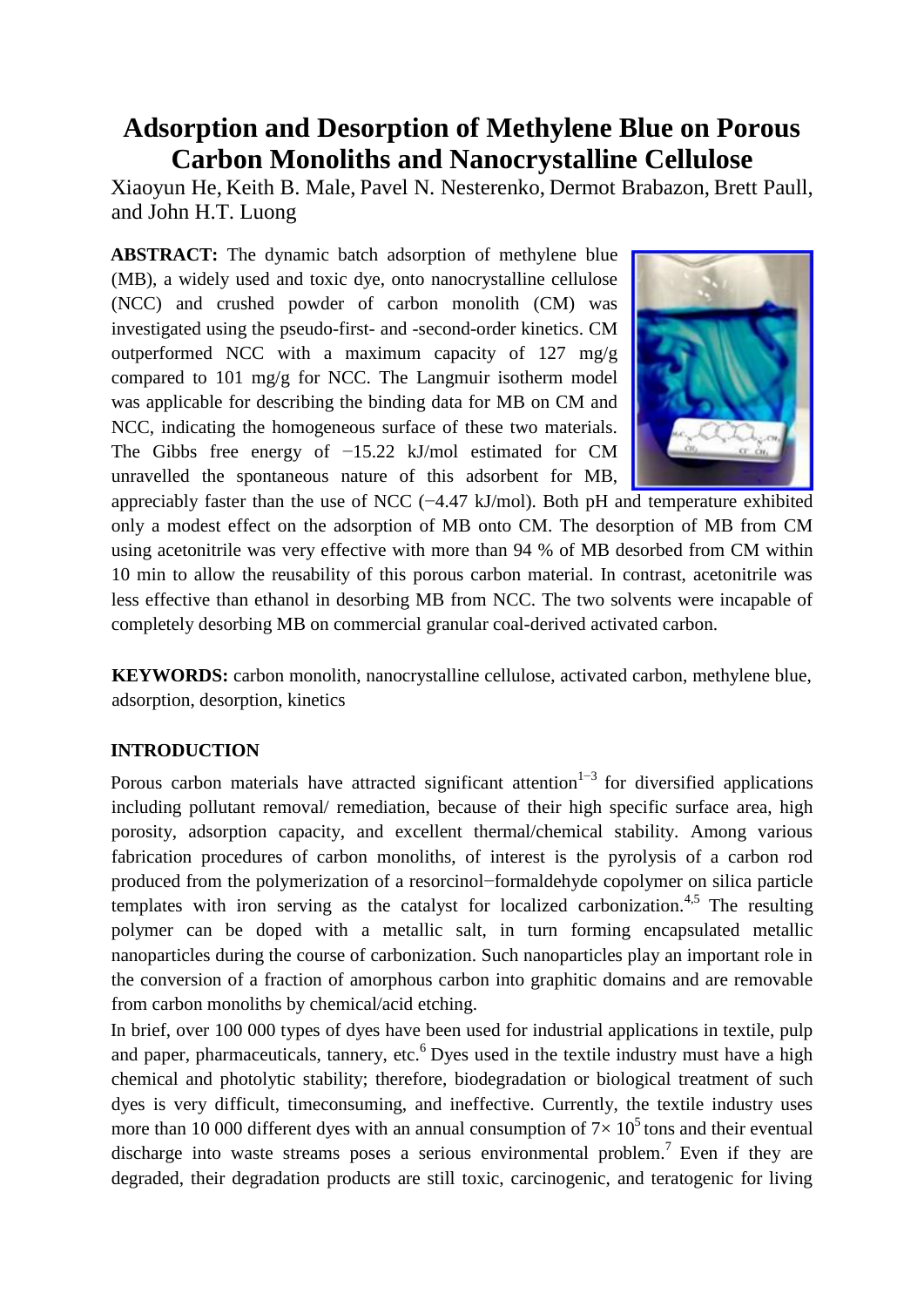organisms.<sup>8</sup> Besides the undesirable color, their breakdown products also exhibit a mutagenic or carcinogenic effect on human beings and their ingestion can cause severe damage to organisms. Several methods have been attempted to remove or remediate dyecontaminated wastes and adsorption is a low-cost and effective method for the removal of dyes from aqueous solutions.

Various organic and inorganic adsorbents including modified graphite powder and emerging carbon nanotubes have been attempted for the removal of organic dyes from aqueous waste waters. However, such adsorbents usually suffer from difficulties in the regeneration and separation from the waste stream. In particular, activated carbon with high surface areas  $(700-1500 \text{ m}^2/\text{g})$  is highly effective for the removal of dyes, pigments, and other inorganic/organic pollutants. However, activated carbon regeneration typically involves drying at elevated temperature, i.e., it is costly and causes partial destruction of this material.

As an important basic dye used for printing calico, dyeing cotton and leather, methylene blue (MB) could cause various harmful effects such as eye burns, irritation to the gastrointestinal tract and to the skin. $9$  The article describes the applicability of powdered monolithic carbon for the removal of MB from solution. Porous CM was synthesized and characterized to study the adsorption-desorption kinetics and equilibrium isotherms for MB. Carbon monoliths have been used as the stationary phase for  $HPLC^{10,11}$  or electrode materials.<sup>12</sup> To the best of our knowledge, this study is the first demonstration for the use of CM to remove this toxic dye and unravel an effective procedure for its regeneration. The binding capacity and kinetics of this carbon material are also compared with that of nanocrystalline cellulose<sup>13</sup> (NCC), a rod-shaped renewable nanomaterial with exceptional strength and physicochemical properties that can be prepared from inexpensive renewable biomass. NCC is virtually nontoxic and poses no serious environmental concerns, providing impetus for its use in waste water treatment. Although NCC has been developed for a plethora of diversified applications, its applicability as an effective reusable adsorbent for the removal of organic pollutants, dyes, etc. has not been demonstrated. For comparison, commercial activated carbon is also included in this study.

#### **MATERIALS AND METHODS**

Carbon monolith (CM) was prepared using the same grade of silica gel as the template. More detailed information on the fabrication of CM can be found elsewhere.<sup>10−12</sup> Granular coalbased activated carbon (AquaSorb 2000) was obtained from Jacobi Carbons (Birkenhead, UK). This activated carbon material has a surface area of 1100  $\text{m}^2/\text{g}$  (BET, N<sub>2</sub>). The NCC used in this study was produced by hydrolysis of microcrystalline cellulose (MCC, Sigma) in 1 M ammonium persulfate, APS, (FMC Industrial Chemicals, Philadelphia, PA) as previously reported by our group.<sup>13,14</sup> The starting biomass material MCC (10 g) was added to 1 L of 1M APS solution (conductivity  $\sim$ 230 mS/cm). The suspension was heated to 60 °C for 16 h, resulting in a white NCC suspension. After centrifugation at  $12000$  rpm, RCF = 22 100 for 10 min, the supernatant was decanted, and 1 L of water was added to the NCC pellet, followed by 5 min of vigorous mixing and repeated centrifugation. After 4−5 repeated centrifugation/washing cycles, the solution conductivity approached that of deionized water,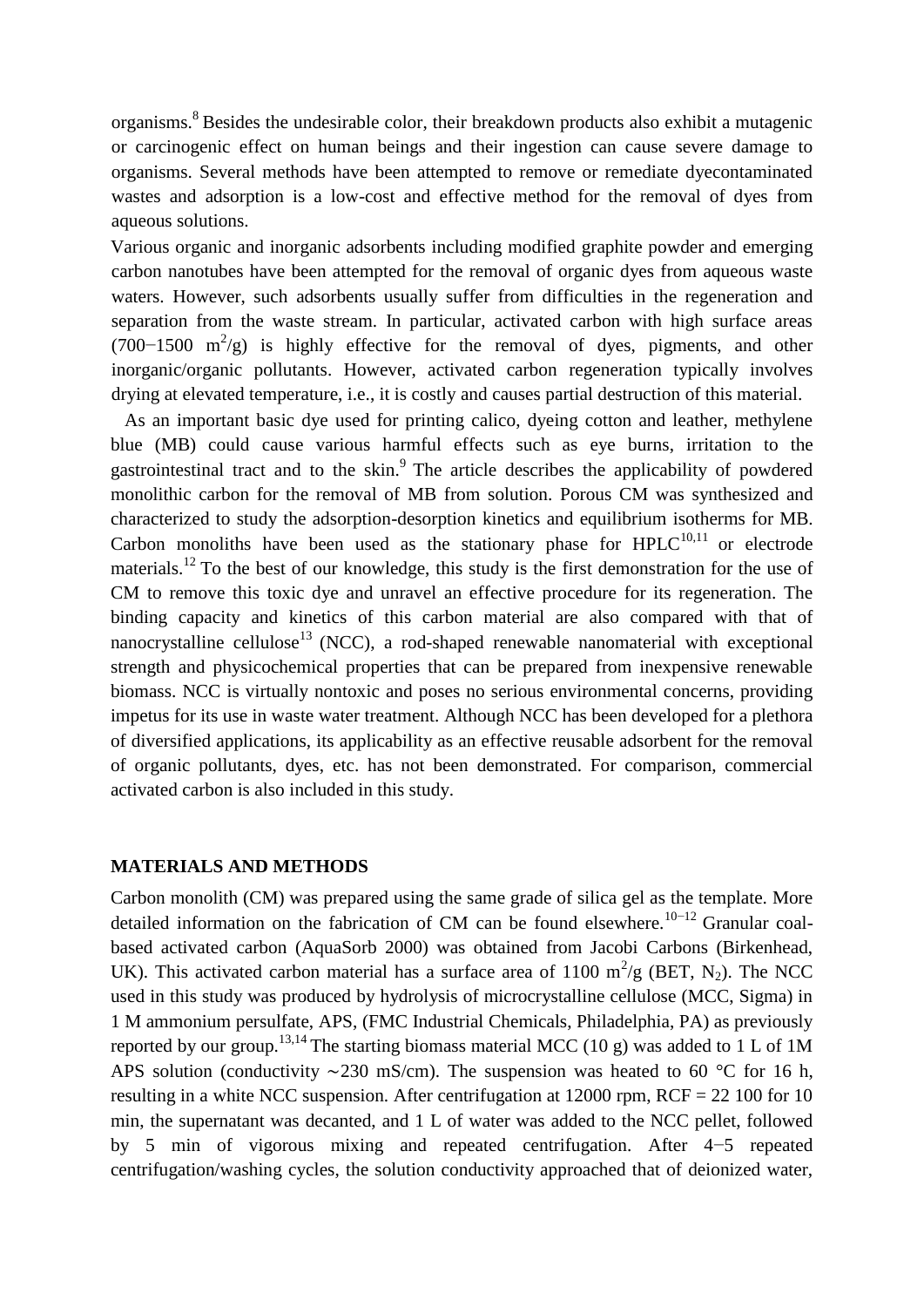$\sim$ 5 μS/cm (pH  $\sim$ S). The final pellet was reconstituted in 100 mL of deionized water and lyophilized to yield a white powder.

**Instrumentation and Characterization.** High-resolution scanning electron microscopy (SEM) micrographs of the prepared monolithic materials were obtained using a fieldemission Hitachi S5500 (FE-SEM) (Dallas, TX) at an accelerating voltage of 10−20 kV. High-resolution imaging for such carbon materials was also performed by using a JOEL JEM-2100 LaB6 transmission electron microscope (TEM) (Tokyo, Japan) operated at 200 kV. The samples for TEM measurements were suspended in 2-propanol and dropped onto holey carbon-coated copper grids. For NCC imaging, low-voltage transmission electron micrographs were obtained by a Delong LVEM (Soquelec, Montreal, QC, Canada) lowvoltage TEM operating at 5 kV. A small amount of NCC material (10 mg) was suspended in water (10 mL) and sonicated to disperse the material. A 4 μL drop of welldispersed suspension was then dried on a Formvar-carbon-coated grid and analyzed. Measurements were made using QCapture Pro Version 6.0 software and statistical analysis was performed using GraphPad InStat Version 3.06 software. Atomic force microscopy (AFM) micrographs of the prepared NCC were obtained using a Nanoscope IV (Digital Instruments, Veeco, Santa Barbara, CA) with a silicon tip operated in tapping mode with a silicon cantilever (MPP-11100, spring constant ∼40 N/m, resonance frequency ∼300 kHz, NanoDevices, CA) at scan rates of 0.5 Hz with  $512 \times 512$  pixels

A Micromeritics TriStar II 3020 surface area analyzer, (Norcross, GA) was used to measure the specific surface area and the pore volume using the nitrogen adsorption/desorption technique. The Raman spectrum was obtained on a Horiba Jobin Yvon LabRam800HR with a CCD detector (Edison, NJ). The argon ion laser used is the Innova 70-C-2 made by Coherent (Santa Clara, CA). The laser power was 6 mW with excitation wavelength 514.5 nm. A magnification of  $\times$ 50 on the objective lens was used to focus the laser beam and collect backscattering radiation. The exposure time of all spectra recorded was 10 s and each spectrum was the accumulation of three scans. Thermogravimetric analysis (TGA) was conducted with an Netzsch STA 449F1 (Netzsch Instruments, Burlington, MA, USA) at a heating rate of 10 °C/min from room temperature to 600 °C under helium purge gas.

**Adsorption Kinetics of Methylene Blue (MB).** The adsorption capacity of MB on the adsorbent is calculated as  $q = V(C_0 - C_t)/m$ , where V is the solution volume,  $C_0$  is the initial MB concentration,  $C_t$  is the MB concentration in the solution at a given time (t), and m is the adsorbent mass. The dye used was purchased from Sigma-Aldrich with a molecular weight ∼320 g/mol, corresponding to anhydrous methylene blue. All containers used for methylene blue solutions were of polypropylene to minimize the dye adsorption. The adsorption kinetics was investigated using the pseudo-first-order and pseudosecond-order models. The concentration of active sites on the surface of the adsorbent greatly outnumbers the MB concentration, i.e., only the dye concentration significantly affects the adsorption rate, so the reaction behaves more like a first- or second-order reaction ( pseudo ).

For each initial dye concentration  $(C_0)$ , the amounts of MB adsorbed at a given time,  $q_t$ , can be related to  $C_t$  as shown in Table 1.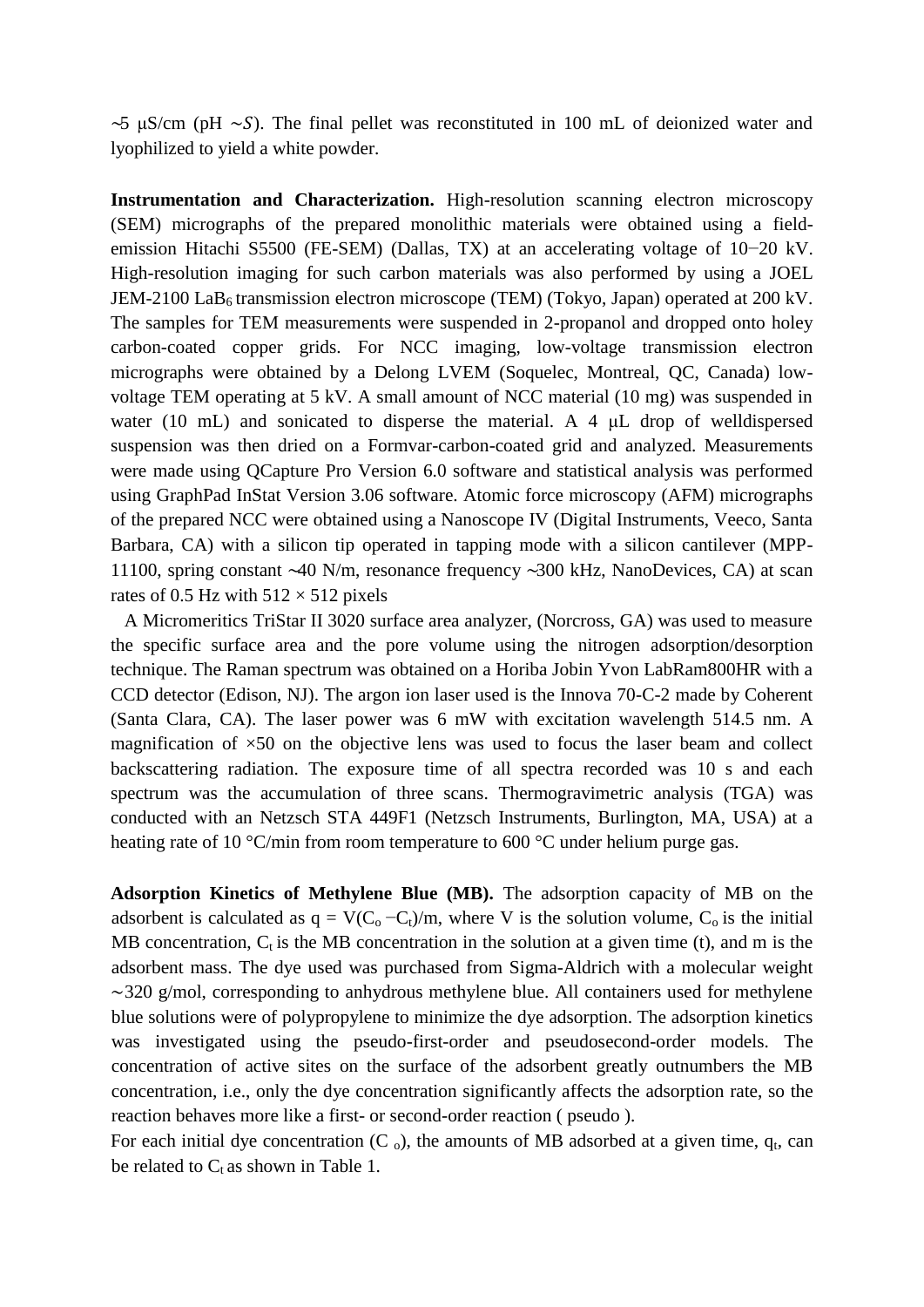#### **Table 1. Pseudo-First-Order and Pseudo-Second-Order Adsorption Kinetics**

pseudo-first-order  $\frac{dC}{dt} = -k_1 C \text{ or } C = C_0 e^{-k_1 t}$ kinetics  $(1)$ where  $k_1$  (min<sup>-1</sup>) = the rate constant  $q_f$ = the amounts of dye adsorbed at a given time  $q_i = q_i(1 - e^{-k_1t})$  (2) where  $q_e = VC_o/m$ , the amount of dye adsorbed at equilibrium  $C<sub>o</sub>$  = initial concentration of MB  $m =$  amount of the adsorbent  $V =$  volume of the MB solution pseudo-second-order  $\frac{dC}{dt} = -k_1 C^2$  or  $\frac{1}{C} - \frac{1}{C} = k_1 t$ kinetics  $(3)$  $q_t = \frac{q_e C_0 k_1 t}{1 + C_0 k_1 t} = \frac{q_e^2 k_2 t}{1 + q_e k_2 t}$  (4)  $k_2 = (m/V)k_1$ 

Nonlinear regression analysis was then applied to estimate the values for  $q_e = V(C_o - C_e)/m$ ,  $k_1$ , and  $k_2$ . A plot of  $q_e$  vs.  $C_e$ , the residual concentration in the solution, was then performed to validate the applicability of the Langmuir isotherm equation,  $q_e = q_{max}K_LC_e/(1 + K_LC_e)$  where  $q<sub>max</sub>$  is the Langmuir constant related to maximum adsorption capacity and  $K<sub>L</sub>$  is the Langmuir constant related to binding energy of the adsorption system as discussed later. The  $q_{max}$  value was then used for the estimation of the specific surface area (SSA) of CM and NCC as  $(q_{max}/MW)\alpha_{MB}N_{Avo}$ , where MW is the molecular weight of MB,  $\alpha_{MB}$  is the occupied surface area of one MB molecule ( $\sim$ 1.3 nm<sup>2</sup>, assuming the MB molecule is lying flat on the adsorbent surface,  $17.0 \times 7.6 - 130 \text{ Å}^2$ ) and N<sub>Avo</sub> is the Avogadro number  $(6.023 \times 10^{23} \text{ mol}^{-1})$ . A calibration curve was established for MB absorbance at 660 nm ( $Abs<sub>660 nm</sub>$ ) vs MB concentration [MB], providing a straight line (up to 20  $\mu$ M) with a slope of 0.062 Abs<sub>660</sub>  $_{nm}/\mu$ M [MB]. Aqueous solutions (12 mL) containing different concentrations of MB (100-1500 μM, diluted from a 4 mM stock solution in 20 mM phosphate buffer, pH 7.5), were added to ground samples (12 mg) of CM and NCC and rotated or stirred in the case of NCC for up to 40 min. Samples with AC were rotated with MB for a longer time period of up to 3 h. Small samples ( $\sim$  300 µL) were taken every 30 s for the first 3 min and then at 4, 5, 10, 15, 20, and 40 min and up to 3 h for AC.

These samples were immediately centrifuged at 12 000 rpm and the supernatants (after centrifugation) were tested (diluted 10−100× depending on the concentration of MB) for the residual concentration of MB left in solution, following any MB binding to the adsorbents, and compared to the starting concentration. From the calibration curve of MB, the amount of MB bound (mg) was then calculated and the MB adsorption in mg/g of sample was determined. Unless otherwise indicated, the binding experiments were performed at ambient temperature,  $22 \pm 1$  °C and neutral pH. For the Langmuir isotherm plots extra qe vs Ce points (in addition to those calculated from the adsorption isotherms) were determined by the addition of different concentrations of MB to the adsorbents for 16 h (i.e. end point determination).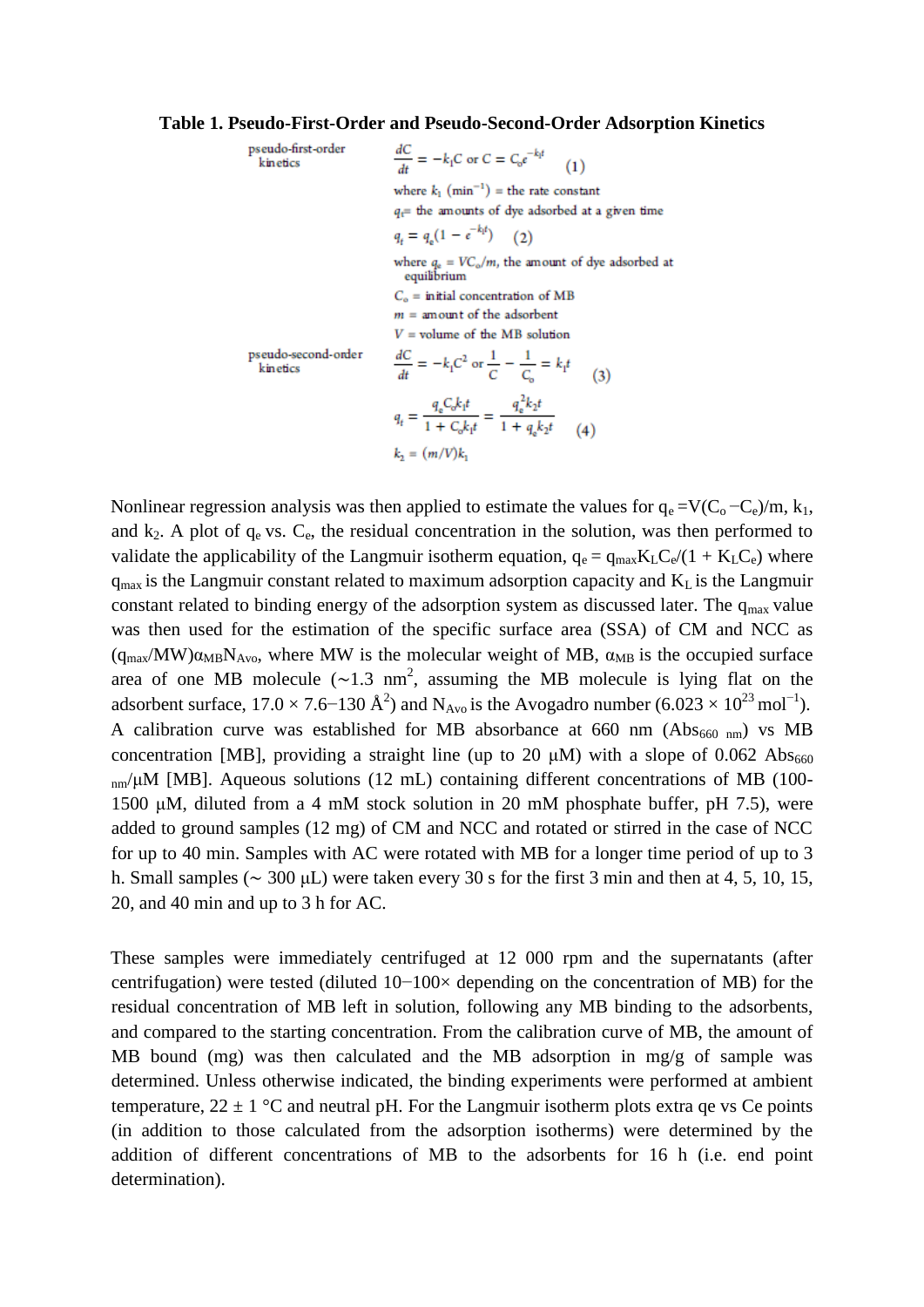**Desorption of Methylene Blue (MB).** Desorption of MB from AC, CM, and NCC was performed using ethanol or acetonitrile. In this serial desorption experiment, MB containing ethanol or acetonitrile was removed by centrifugation and fresh ethanol or acetonitrile was added every 2 min to prevent the readsorption of MB onto the absorbent.

# **RESULTS AND DISCUSSION**

Characteristics of Carbon Monolith (CM) and Nanocrystalline Cellulose (NCC). The CM skeleton was constructed by a series of mesopores with irregular shapes

except for a few micropores on the walls. The inner pore surfaces of the CM sample were considerably smooth in texture (Figure 1a−d), similar to materials reported in the literature.<sup>11,12</sup> The CM sample also exhibited a higher degree of graphitization as attested by the presence of a high density of graphite ribbons. The carbon content was  $86\pm3$  wt % for CM and the oxygen content was  $10 \pm 2$  wt % as estimated by energy-dispersive X-ray spectroscopy. Atomic force microscopy (AFM) and transmission electron microscopy micrographs confirmed the production of highly uniform NCC (Figure 2a, b). NCC was stable to ~220−270 °C with <5% mass loss below this temperature (T<sub>d5</sub>). The use of APS resulted in the formation of highly carboxylated NCC, as opposed to sulfonated NCC produced using mineral acids. The resulting NCC exhibited a degree of oxidation of 0.10, and average dimensions of 130 nm in length and 6−7 nm in width. Other characteristics of this material including NMR, FTIR signatures, crystallinity index, and the crystal structure can be found elsewhere. $10$ 



Figure 1. FE-SEM images of (a) macroporous networks, (b) macroporous walls, (c) mesoporous structure of CM; and (d) TEM image of CM.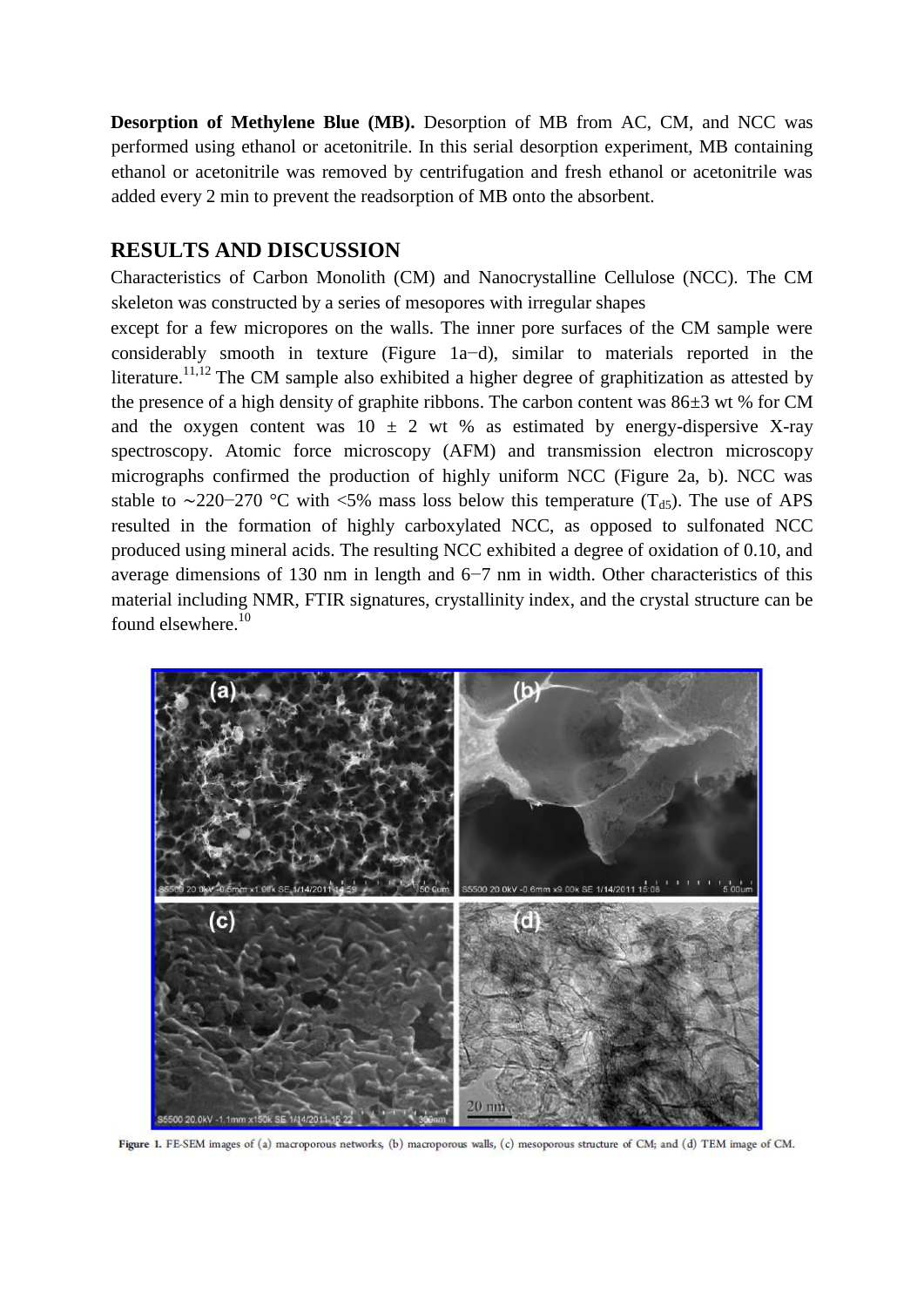

Figure 2. (a) AFM and (b) TEM images of NCC.

**Raman Spectroscopy and BET Measurement**. On the basis of the pioneering work of Tuinstra et al.,<sup>15</sup> the Raman spectrum for CM was acquired and compared to that of commercial graphite. CM exhibited three major Raman peaks,as commonly observed for carbon nanotubes and other carbon materials, i.e., the  $sp<sup>3</sup>$  and  $sp<sup>2</sup>$  carbon phases coexisting in the sample (Figure 3A). The disordered D-band at  $\sim$ 1350 cm<sup>-1</sup> is Raman active, reflecting the imperfection or loss of hexagonal symmetry in the carbon structure.<sup>16</sup> The G (graphite) band, common to all sp<sup>2</sup> carbon materials, at ~1580 cm<sup>-1</sup>, corresponds to the Raman active  $2E_{2g}$ mode of a two dimensional network structure, i.e., the C−C bond stretching, in all carbon and graphitic materials.<sup>16</sup> Previous studies have revealed that the intensity ratio of the D to the G band, R,  $(R = I_D/I_G)$  was inversely proportional to the in-plane crystallite sizes  $(L_a)$ .<sup>15, 17</sup> The estimated R value of CM was 0.64 , compared with 0.14 for commercial graphite.

The nitrogen adsorption/desorption isotherm of CM exhibited type IV isotherms,18 a typical signature of materials consisting of both mesopores and micropores (Figure 3B). The hysteresis loops were type B, as reflected by a steep slope in the region close to the saturation pressure and a steep slope for desorption at mid-range pressures.



Figure 3. (A) Raman spectrum of CM. (B) Nitrogen adsorption/desorption isotherms of CM.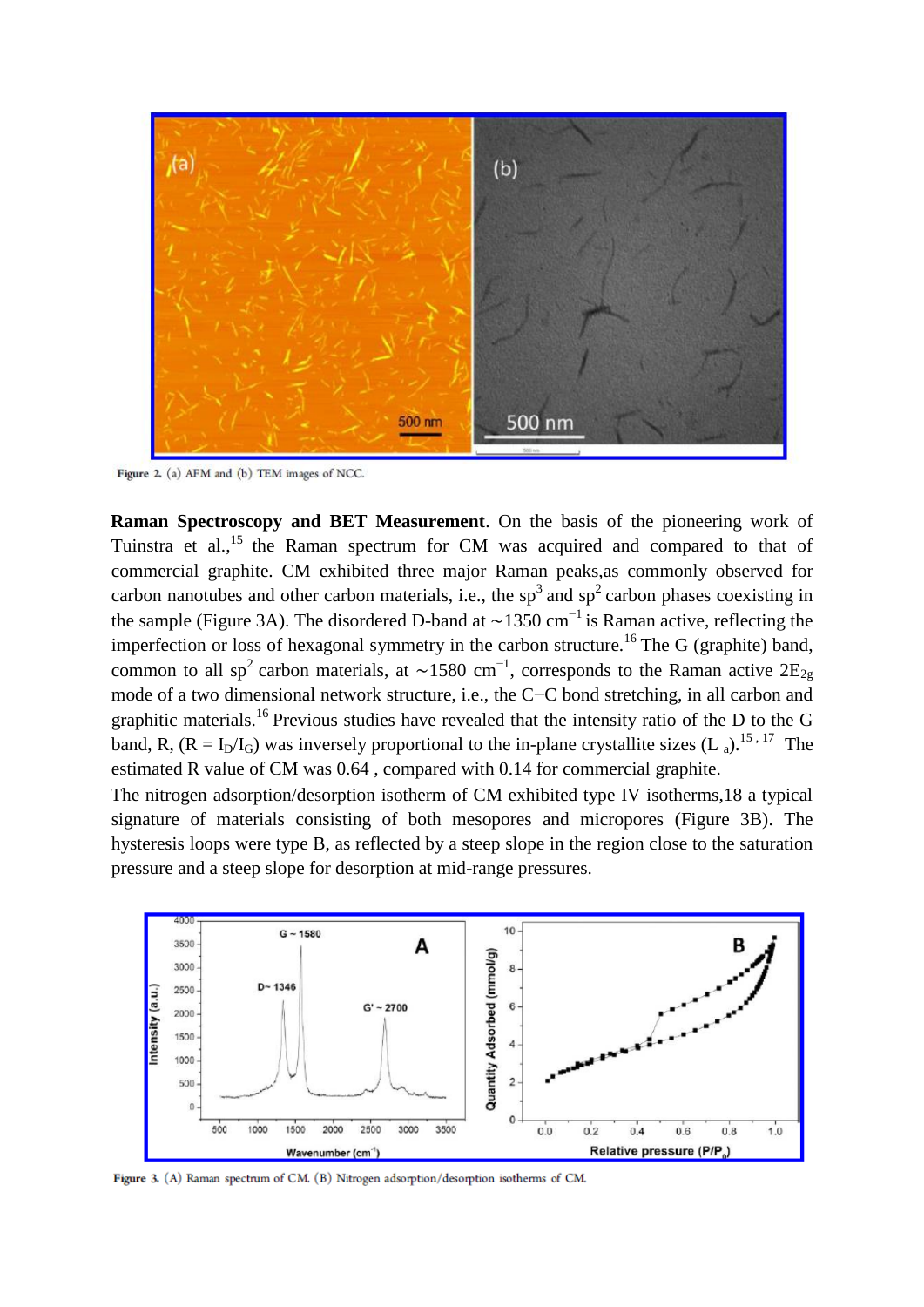Materials with cylindrical pores with bottle-shape structures (wide openings and narrow "necks") or slit-type pores have been known to display such hysteresis.<sup>19</sup> There was no ordered structure or narrow pore size distribution within this mesoporous carbon material as exemplified by the absence of a sharp condensation/ evaporation step, or a pronounced hysteresis loop (type H1). Considering capillary condensation for both materials starting at  $P/P_0 \approx 0.45$ , their skeleton pores should be mainly composed of mesopores, in agreement with the estimated pore diameter of 10.7 nm for CM using the Barrett-Joyner–Halenda method.<sup>20</sup> The first plateau of the isotherm was observed at relatively low P/P<sub>o</sub> values ( $\sim$ 0.15), indicating the presence of some microporous structures (Figure 3B). The total micropore volume derived from the t-plot was 0.016 cm<sup>3</sup> g<sup>-1</sup> (average, n = 3). The average BET specific surface area (n = 3), evaluated at P/P<sub>o</sub> from 0.05 to 0.25, was  $272 \pm 32$  m<sup>2</sup>/g with a total core volume of  $0.42 \text{ cm}^3/\text{g}$ .

**Table 2. Structural Characteristics of CM (n = 3)**

| $S_{\rm BET}^{\  \  \, a}$ (m <sup>2</sup> g <sup>-1</sup> )      |  |                 | $V_{\text{total}}^a$ (cm <sup>3</sup> g <sup>-1</sup> ) $D_{\text{mass}}^b$ (nm) $V_{\text{micro}}^c$ (cm <sup>3</sup> g <sup>-1</sup> ) |  |  |  |
|-------------------------------------------------------------------|--|-----------------|------------------------------------------------------------------------------------------------------------------------------------------|--|--|--|
| $272 \pm 32$                                                      |  | $0.42 \pm 0.08$ | $6.54 \pm 0.68$ 0.016 $\pm$ 0.004                                                                                                        |  |  |  |
| <sup>a</sup> The Brunauer -Emmett-Teller (BET) method was used to |  |                 |                                                                                                                                          |  |  |  |
|                                                                   |  |                 | calculate the specific surface areas. <sup>b</sup> The                                                                                   |  |  |  |
|                                                                   |  |                 | Barett-Joyner-Halenda method was used to calculate                                                                                       |  |  |  |
|                                                                   |  |                 | mesopore diameter from the adsorption branches of the                                                                                    |  |  |  |
| isotherms. "Micropore volumes were calculated by the t- plot.     |  |                 |                                                                                                                                          |  |  |  |

#### **Adsorption Kinetics of Methylene Blue (MB).**

A series of experiments was conducted to study the adsorption kinetics of MB on CM, AC, and NCC. The plots of  $q_t$  versus time (t) for various initial concentrations of MB on such adsorbents are shown in Figure 4. The adsorption capacity of CM increased and reached equilibrium within 5 min, whereas over 10 min of contact time was required for the qt value of NCC to reach the plateau, particularly at high initial MB concentrations.

For NCC, the pseudo-second-order model was more applicable for describing the adsorption data as attested by the higher correlation of coefficient (R2), compared to the firstorderkinetics (Table 3). However, the adsorption of MB onto CM could be well-represented by the first-order or second-order model (Table 3).

CM exhibited a high degree of graphitization and its inner pore surfaces appeared considerably smooth in texture. The presence of oxygen was expected to promote hydrogen bonding interaction between MB and the absorbent, which in turn favored the binding of MB onto CM.

In contrast, the adsorption of MB to AC was much slower and the contact time required for the qt value of AC to reach the plateau was several hours particularly at high initial MB concentrations. It should be noted that the binding capacity for MB on AC was higher than on CM or NCC, confirming a very high surface area (1100 m2/g) and a very high MB binding (280 mg/g) of this carbon material as indicated by the manufacturer (AquaSorb 2000, Birkenhead, U.K.).21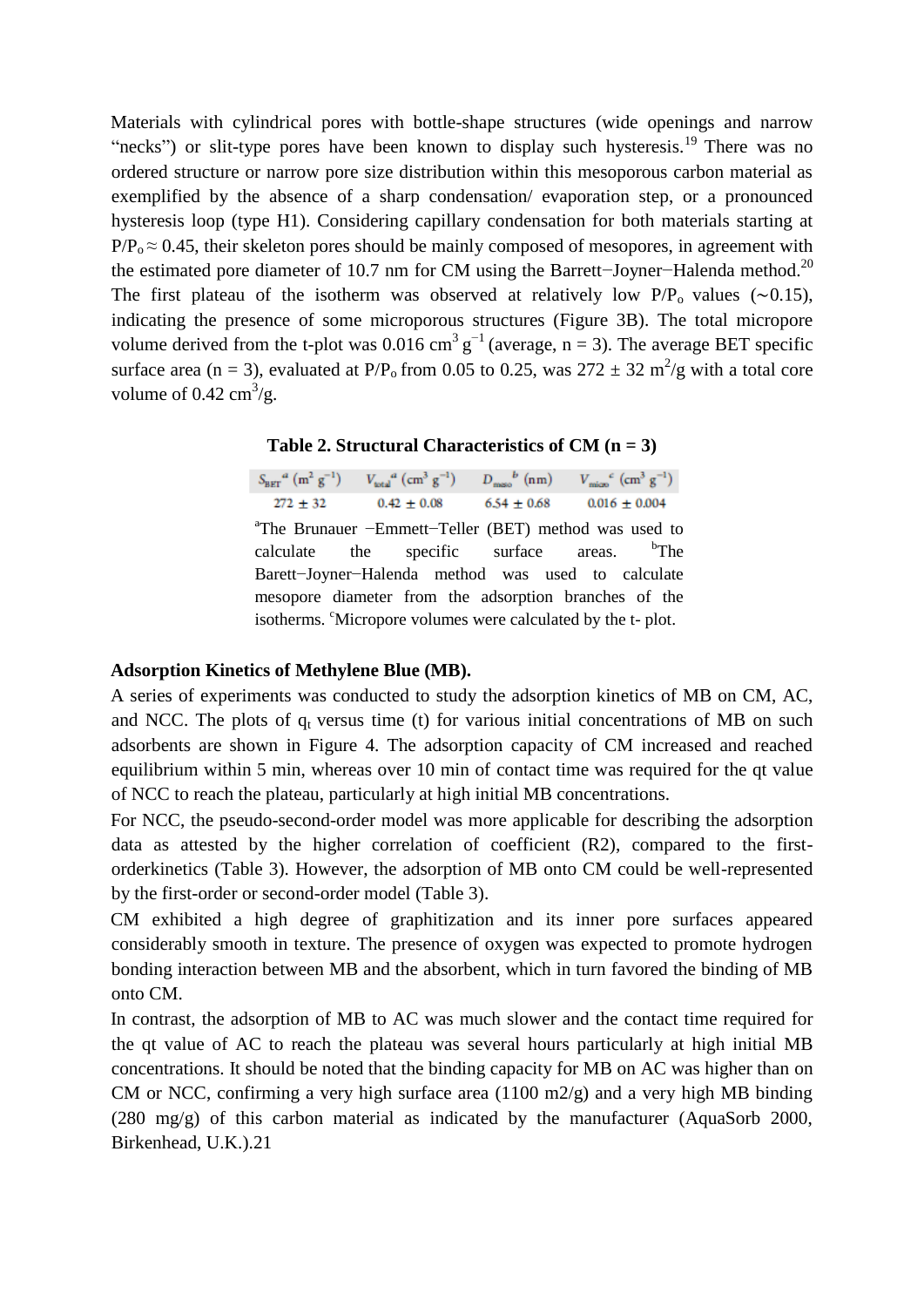**Langmuir Adsorption Isotherms**. The Langmuir adsorption isotherm was then applied to describe the adsorption process by plotting qe vs Ce, the equilibrium or residual concentration of MB in the solution. This adsorption isotherm with some rational basis assumes that the adsorbent surface consists of active sites with uniform energy for the formation of a monolayer.22 The Langmuir constant is also related to the Gibbs free energy (ΔGo) of sorption reaction as  $\Delta G$ <sup>o</sup> = −RTln KL, where T= absolute temperature (295 K) and R (the gas constant) = 8.314 J mol−1 K−1. The negative value of the free energy indicates the feasibility of the process and the spontaneous nature of the adsorption.

At low adsorbate concentrations (KLCe  $\ll$  1), the Langmuir model becomes a linear isotherm  $(qe = qmaxKLCe)$  and follows Henry's law. Alternatively, at high adsorbate concentrations  $(1 + KLCe \approx KLCe)$ , it predicts a constant monolayer sorption capacity, i.e., qe = qmax.



Figure 4. Adsorption kinetics at different concentrations  $(\mu M)$  of methylene blue (MB): (A) on NCC, bottom to top, 102, 170, 201, 411, 590, 1003, and 1454; (B) on CM, bottom to top: 96, 196, 302, 386, 776, and 1150; and (C) on AC, bottom to top, 424 and 1221. The solid lines were obtained by fitting the data using the pseudosecond-order kinetics.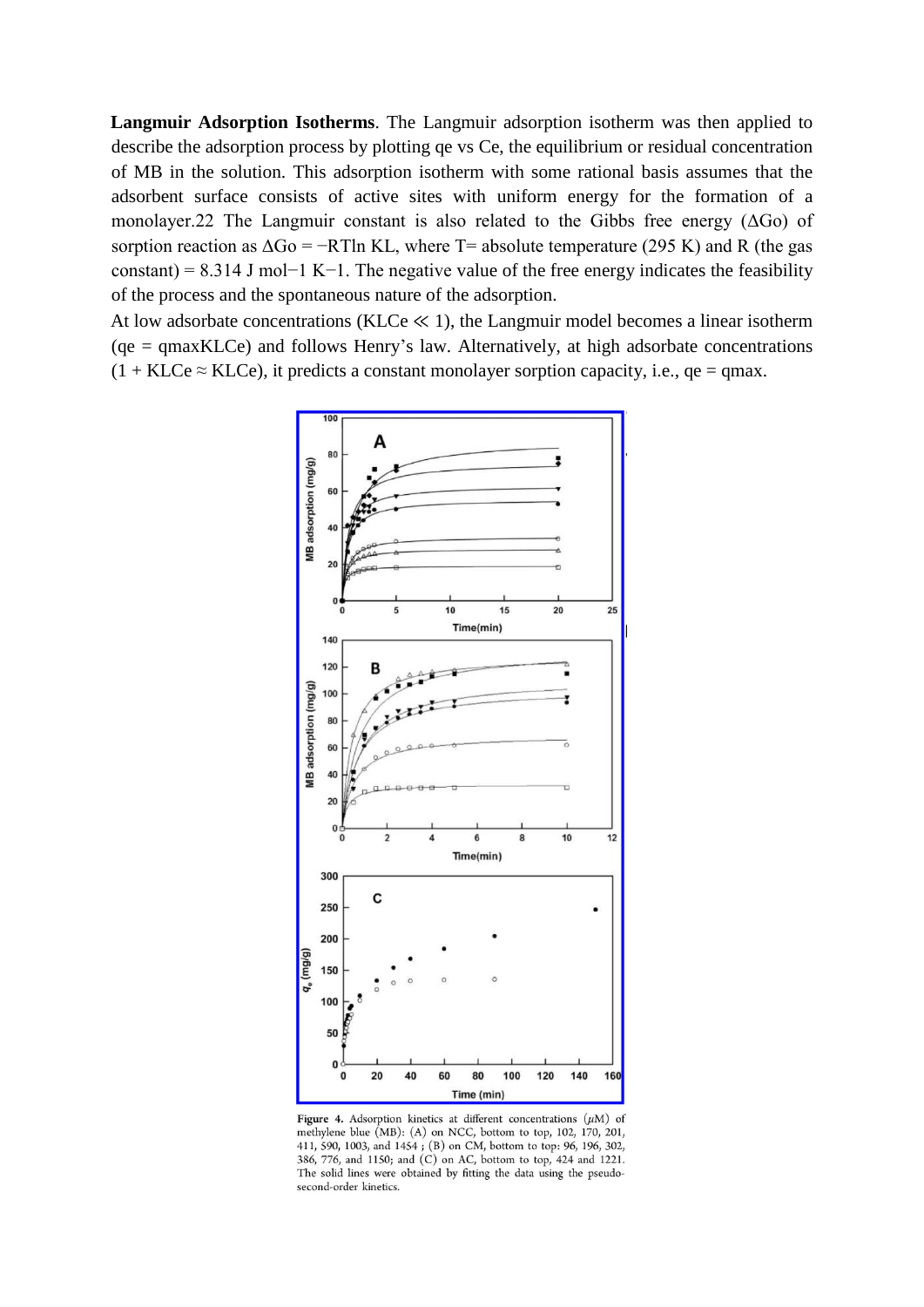|                      |                                       |                |                                        | (A)                                    |        |        |        |        |        |
|----------------------|---------------------------------------|----------------|----------------------------------------|----------------------------------------|--------|--------|--------|--------|--------|
|                      |                                       |                | methylene blue concentration $(\mu M)$ |                                        |        |        |        |        |        |
| <b>NCC</b>           | eq                                    | param          | 102                                    | 170                                    | 201    | 411    | 590    | 1003   | 1454   |
| pseudo-second order  | $q_t = q_s(1 - e^{-kt})$              | q,             | 17.7                                   | 25.9                                   | 31.5   | 50.2   | 56.7   | 68.4   | 78.4   |
|                      |                                       | k,             | 2.18                                   | 1.66                                   | 1.36   | 1.30   | 1.34   | 1.04   | 0.68   |
|                      |                                       | R <sup>2</sup> | 0.904                                  | 0.953                                  | 0.917  | 0.948  | 0.894  | 0.664  | 0.969  |
| pseudo-second order  | $q_a = (q_a^2 k_2 t)/(1 + q_a k_2 t)$ | q,             | 19.1                                   | 28.4                                   | 35.0   | 55.6   | 63.1   | 75.7   | 88.2   |
|                      |                                       | k,             | 0.2084                                 | 0.0934                                 | 0.0584 | 0.0360 | 0.0317 | 0.0211 | 0.0103 |
|                      |                                       | R <sup>2</sup> | 0.998                                  | 0.998                                  | 0.999  | 0.994  | 0.997  | 0.965  | 0.967  |
|                      |                                       |                |                                        | (B)                                    |        |        |        |        |        |
|                      |                                       |                |                                        | methylene blue concentration $(\mu M)$ |        |        |        |        |        |
| CM                   |                                       |                | 96                                     | 196                                    | 302    |        | 386    | 776    | 1150   |
| pseudo-first order   | $q_t = q_s(1 - e^{-k\phi})$           | q,             | 30.4                                   | 61.6                                   | 90.2   | 95.7   |        | 115    | 115    |
|                      |                                       | k,             | 2.13                                   | 126                                    | 1.07   |        | 0.99   | 1.49   | 1.01   |
|                      |                                       | R <sup>2</sup> | 0.999                                  | 0.999                                  | 0.996  |        | 0.988  | 0.984  | 0.993  |
| ps cudo-second order | $q_a = (q_a^2 k_2 t)/(1 + q_a k_2 t)$ | q,             | 327                                    | 69.6                                   | 84.3   | 112    |        | 131    | 129    |
|                      |                                       | $\mathbf{k}_2$ | 0.119                                  | 0.0256                                 | 0.0127 |        | 0.0109 | 0.0096 | 0.0174 |
|                      |                                       | $R^2$          | 0.985                                  | 0.988                                  | 0.990  |        | 0.974  | 0.975  | 0.998  |

Table 3. Estimated Kinetic Parameters of the Two Adsorption Isotherms for Methylene Blue (MB)

Nonlinear regression analysis was performed to estimate the Langmuir constants because the linearization of the Langmuir model tends to fit experimental data better at higher concentrations<sup>23</sup> and might violate the error variance and normality assumptions of standard least squares.<sup>24</sup> Other modified Langmuir models such as Radke–Prausnitz isotherm<sup>25</sup> and Langmuir–Freundlich (Sips equation)<sup>26</sup> were not attempted in this study because they involve more than two fitting parameters with no physical meaning or rational basis.

The Langmuir isotherm model (Figure 5) appeared to wellrepresent the binding data for MB on NCC and CM judging from the obtained correlation coefficients  $R^2$  (Table 4), indicating the homogeneous nature of CM and NCC. CM outperformed NCC with respect to the amount of MB loading (127.53 vs 101.16 mg/g), faster binding kinetics and its affinity to MB binding, as reflected by a higher  $q_{max}$  and a very steep initial slope of the isotherm. It should be noted that  $C^*_{\rm e} = 1/K_{\rm L}$ , the equilibrium concentration at which the loading is 50% of the maximum capacity, was estimated to be 2.02 and 162.3 μM, respectively for CM and NCC.

# Table 4. Estimated Adsorption Parameters of Langmuir Isotherms at Room Temperature<sup>a</sup>

| Langmuir adsorption<br>model                       | <b>NCC</b>                                                                                                                                                    | CМ                                                                                                                                                               |  |  |
|----------------------------------------------------|---------------------------------------------------------------------------------------------------------------------------------------------------------------|------------------------------------------------------------------------------------------------------------------------------------------------------------------|--|--|
| $q_e = \frac{q_{\text{max}} K_L C_e}{1 + K_L C_e}$ | $q_{\text{max}}$ = 101.16 mg/g<br>$(SE = 3.07)$<br>$K_{\rm L} = 0.0062 \ \mu M^{-1}$<br>$(SE = 0.0006)$<br>$R^2 = 0.974$<br>$\Delta G^{\circ} = -4.47$ kJ/mol | $q_{\text{max}}$ = 127.53 mg/g<br>$(SE = 2.11)$<br>$K_{\rm L} = 0.496 \ \mu \rm M^{-1}$<br>$(SE = 0.082)$<br>$R^2 = 0.957$<br>$\Delta G^{\circ} = -15.22$ kJ/mol |  |  |

<sup>a</sup>SE, standard error;  $\Delta G^{\circ}$  (Gibbs free energy) = -RTln  $K_{\rm L}$ , where T = absolute temperature (295 K), R (the gas constant) = 8.314 J mol<sup>-1</sup>  $K^{-1}$ .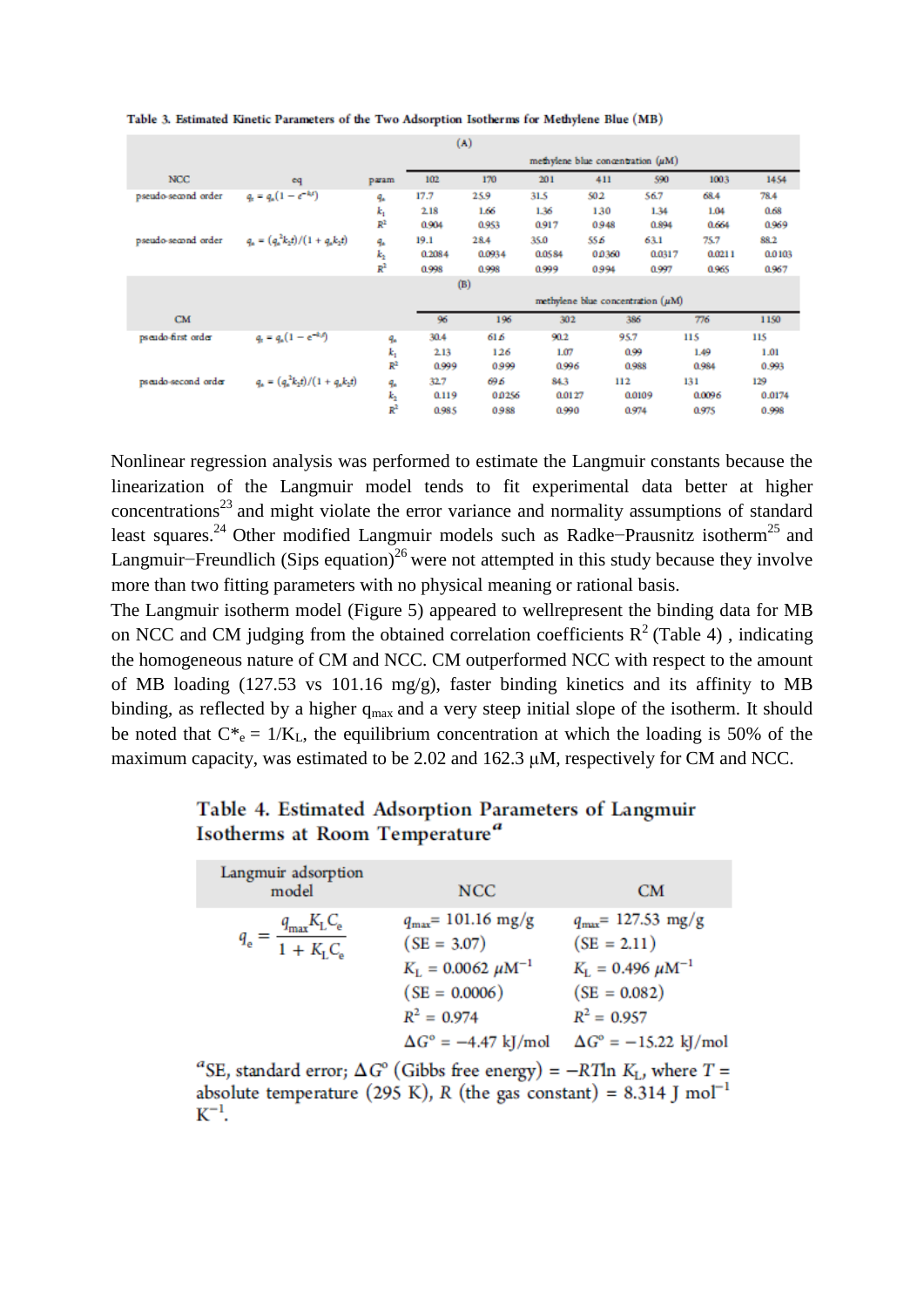

Figure 5. Lamgmuir adsorption isotherm of methylene blue on (A) NCC and (B) CM

The Gibbs free energy ( $\Delta$ Go = −RTln KL) was estimated at −15.22 and −4.47 kJ/mol for CM and NCC, respectively, to confirm the spontaneous nature of the adsorption of CM for this dye (Table 4).

Thus, one could use CM to saturate this adsorbent with MB at both low and high concentrations, corresponding to very low residual MB in the solution. This was an important finding since the regulatory authorities always desire to limit the maximum concentration of a pollutant such as organics, metals, etc. For comparison, the binding of MB on Polyalthia longifolia (Ashoka) seed powder is time-consuming,  $2^6$  more than 60 min, and the binding capacity of this material for MB is below 10 mg/g. The  $q_{max}$  values of CM and NCC were compared favorably with those obtained for activated carbon prepared from different sources, ranging from a few mg/g to hundreds of mg/g. Notably, the monolayer sorption capacity of activated carbon prepared from pea shell for MB is as high as 246.9 mg/g. However, the equilibrium time is 40 and 100 min at concentrations of 100 and 150 mg/L, respectively, and 180 min for higher concentrations (200, 250, 300, and 350 mg/L).27 Similarly, in this study the value of qmax for the granular coal based activated carbon (AquaSorb 2000) approached 300 mg/g, but the equilibrium time was in the order of hours at 384 mg/L.

As a rectangular volume of dimensions  $1.7 \times 0.76 \times 0.325$  nm,28–31, the projected area of MB has been given as 1.35, 1.32, and 1.30  $nm^2$ , and in this work will be taken as 1.30  $nm^2$ . Thus, it is very unlikely that MB is able to fill in micropores of the adsorbent  $(< 2 \text{ nm})$  and the sorption should occur in mesopores and macropores.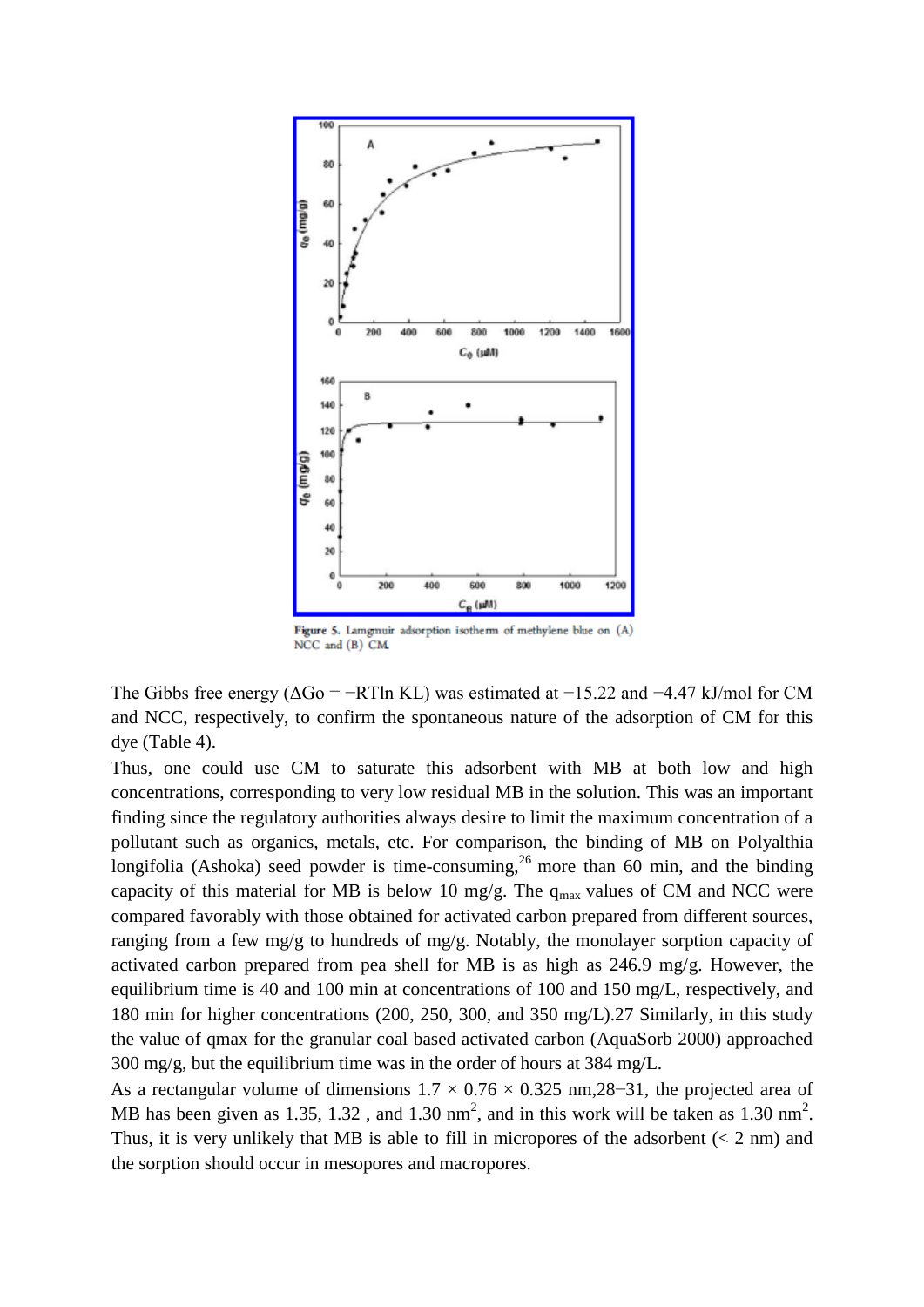Nevertheless, the two  $-N(CH_3)_2$  groups of this dye should be able to protrude into such micropores to display hydrophobic interaction and hydrogen bonding with the walls of such micropores. In macropores and mesopores, the sorption depends not only upon the fluid wall attraction but also on the attractive interactions between the MB molecules, leading to possible multilayer adsorption.

On the basis of the  $q_{max}$  estimated from the Langmuir model for CM and NCC (Table 4), a surface area of 312 and 248  $m^2$ / g was estimated for CM and NCC. The surface area estimated by BET (272  $\pm$  32 m<sup>2</sup>/g) was in agreement with the MB adsorption procedure for CM (312 m<sup>2</sup>/g). Considering NCC as a cylinder with a length of 130 nm, a diameter of 6–7 nm, and a density of 1.6  $g/cm<sup>3</sup>$ , the specific surface area (SSA) of NCC should be 426 and 367 m<sup>2</sup>/g, respectively. SSA for 1 g of NCC is estimated as NS<sub>a</sub>, where S<sub>a</sub> is the surface area of one NCC molecule or  $2\pi$ (radius)<sup>2</sup> +  $2\pi$ (radius)(length). The number (N) of NCC molecules per gram is estimated as  $V_T/V_s$ , where  $V_s$  is the volume of one NCC molecule or  $2\pi$ (radius)<sup>2</sup>(length) and V<sub>T</sub> is the volume for 1 g of NCC = 1 / density.

Of interest was the comparison of the performance of NCC and CM obtained in this study versus some cellulose-based materials reported in the literature. Spent mushroom substrate, a renewable biowaste was used as an adsorbent to remove MB from aqueous solution.<sup>32</sup> The adsorption kinetics is governed by the pseudo-second-order model with a maximum adsorption capacity of 63.5 mg/g at 303 K. The equilibrium time ranges from 25−100 min and is dependent on the initial MB concentration. A review paper of Sharma et al.<sup>33</sup> presents activated carbon derived from various natural or agricultural wastes which have been used as dye adsorbents with their adsorption capacity ranging from 2−600 mg/g. Foo and Hameed<sup>34</sup> also provide an overview of dye removal via activated carbon adsorption process. Numerous publications concerning biomass-derived substrates and their adsorption capacity for different classes of dyestuffs from dilute aqueous solutions have been described in the literature.<sup>35,36</sup>

The intraparticle diffusion model<sup>37</sup> can be expressed as  $q_t = x + K_p t^{1/2}$ , where t is the contact time, x is the boundary layer thickness, and  $K_p$  is the intraparticle diffusion rate constant.

The plot  $q_t$  vs  $t^{1/2}$  for CM and NCC at different MB concentrations displayed multilinearity (figure not shown), indicating that besides intraparticle diffusion other processes were also involved in the rate controlling step. Initially, sharp linear curves showed rapid transport of adsorptive molecules from the bulk solution to the adsorbent surface. The adsorbate was then subject to internal diffusion, where it was transferred to the interior of the adsorbent by the diffusion of the adsorbate molecules through macropores, wider and smaller mesopores, and micropores.<sup>38</sup> The gradual adsorption showed by the second linear portion confirmed that intraparticle diffusion was the rate-limiting step.<sup>39</sup> Finally, the equilibrium was reached due to the saturation of the binding sites and/or extremely low MB concentration in the solution. The curves did not pass through the origin, again confirming more than one step involved in the adsorption process.<sup>40</sup>

**Effects of pH and Temperature**. On the basis of binding kinetics and binding capacity, CM was chosen for further investigation with respect to pH and temperature effects as well as its plausible regeneration. The sorption capacity was identical at three different pHs: 4.5 (20 mM sodium acetate), 7.5, and 10.5 (20 mM sodium borate), indicating no noticeable charge interaction between MB and CM (Figure 6A).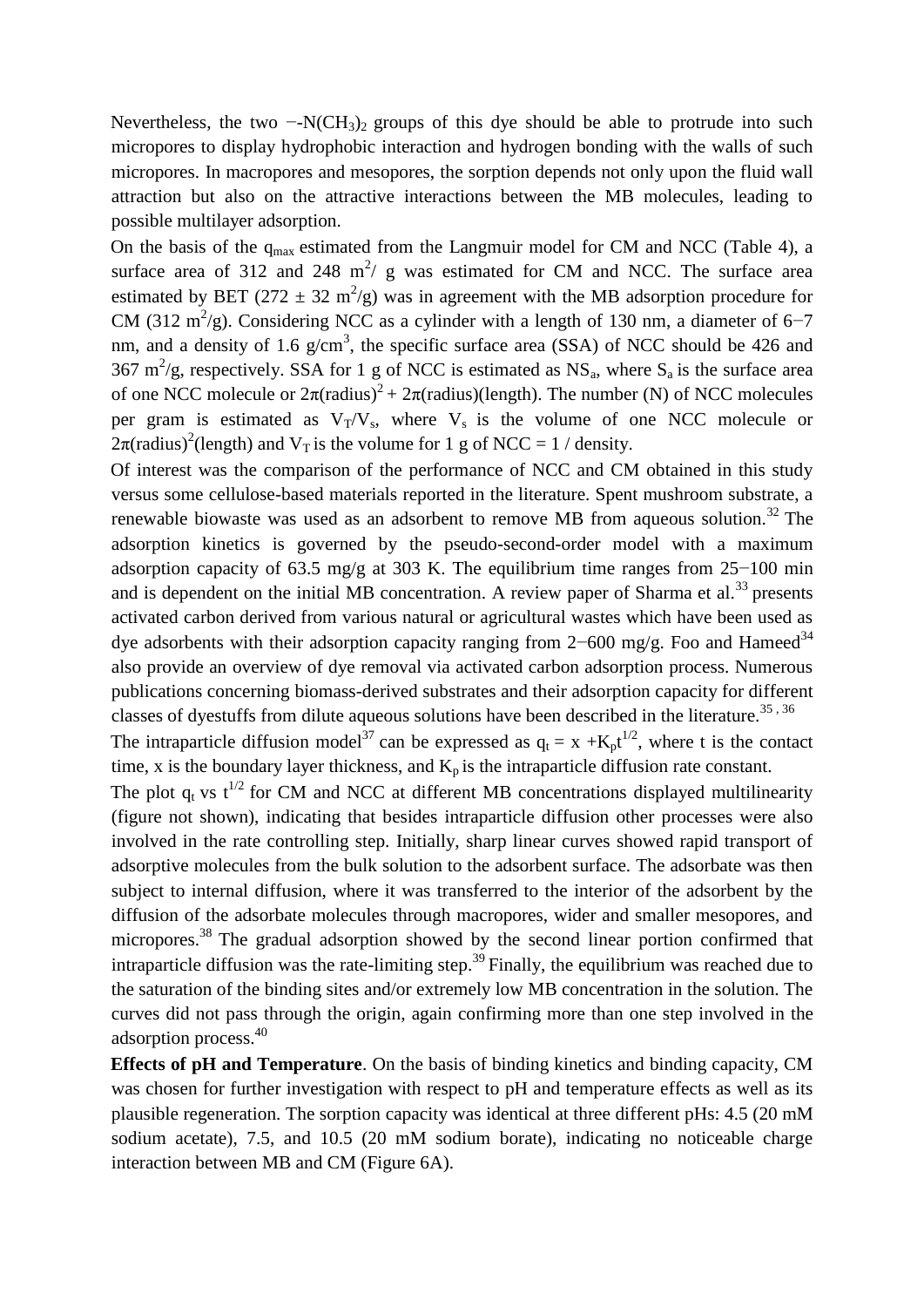

Figure 6. (A) pH effect on the binding kinetics of methylene blue (MB) on CM at three different pHs: (V) pH 4.5, (O) pH 7.5, and  $(\nabla)$  pH 10.5. (B) The temperature effect on the binding kinetics of methylene blue on CM: 25 °C (lower curve), and 60 °C (upper curve).

Such results were not completely unexpected since the MB surface with pKa of 3.8 was predominantly neutral and did not participate in ionic/electrostatic interaction with hydrophobic and neutral CM. Thus, CM adsorbed MB mainly via hydrophobic interaction, π−π stacking and hydrogen bonding.

As described earlier, kinetics of MB onto CM followed the pseudo-second-order model, implying that the rate-limiting step might be chemisorption.<sup>41</sup> The adsorption capacity of CM slightly increased with the increase of adsorption temperature to 60 °C (Figure 6B). Considering the apparent activation energy of MB adsorption on CM using the Arrhenius equation

 $k2 = k$ o $e^{-Ea/RT}$ 

where  $k_2$  is the pseudo-second-order rate constant defined in Table 1,  $k_0$  is the temperaturedependent factor,  $E_a$  is the apparent activation energy of the adsorption, R is the gas constant, and T is the adsorption absolute temperature. The activation energy was estimated to be 18.52 kJ/mol, compared to 27.63 kJ/mol for the adsorption of MB onto bamboo charcoal.<sup>42</sup> Notice also that the contact time of MB adsorbed onto bamboo charcoal requires several hours to reach equilibrium.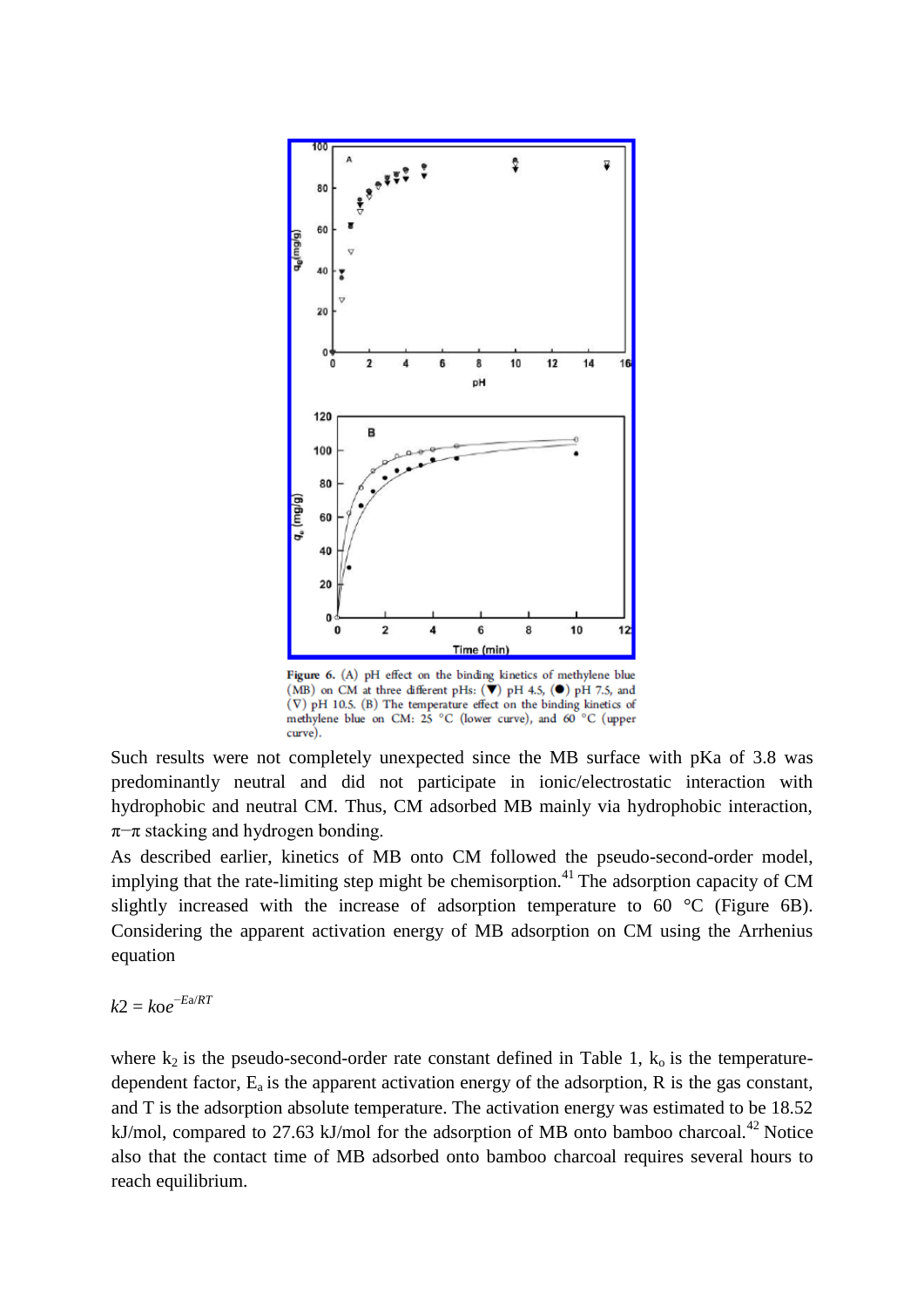

Figure 7. (A) Time course for the desorption of 4 mL methylene blue (MB 200  $\mu$ M) adsorbed on CM (4 mg) by ethanol (O) and acctonitrile (V). The time course for the adsorption of 4 mL of methylene blue (MB 200  $\mu$ M) adsorbed on CM (4 mg) ( $\bullet$ ). (B) Time course for the desorption of 4 mL of methylene blue (MB 200  $\mu$ M) adsorbed on AC (4 mg) by ethanol (O) and acetonitrile ( $\blacksquare$ ). (C) The time course for the desorption of 4 mL of methylene blue (MB 800  $\mu$ M) adsorbed on NCC (4 mg) by ethanol ( $\bullet$ ) and acctonitrile (III).

Apparently, increasing temperature decreased the solution viscosity, leading to an enhanced diffusion rate of adsorptive molecules across the external boundary layer and in the internal pores. From a practical viewpoint, the adsorption of MB on CM should be carried out at room temperature and neutral pH.

The desorption using 1 M KOH or nitric acid as described for the desorption of MB onto activated carbon was not effective,43 thus, this approach was not considered in this study. The desorption of MB adhered on CM by ethanol was rapid at room temperature, however, only 50% of MB was desorbed and increasing desorption temperature up to 60 °C did not accelerate the desorption process (Figure 7A). Apparently, ethanol was only capable of effecting the desorption of MB adhered on the CM surface, not in the macro and mesopores. Finally, desorption of MB adhered on CM by acetonitrile using the above protocol even at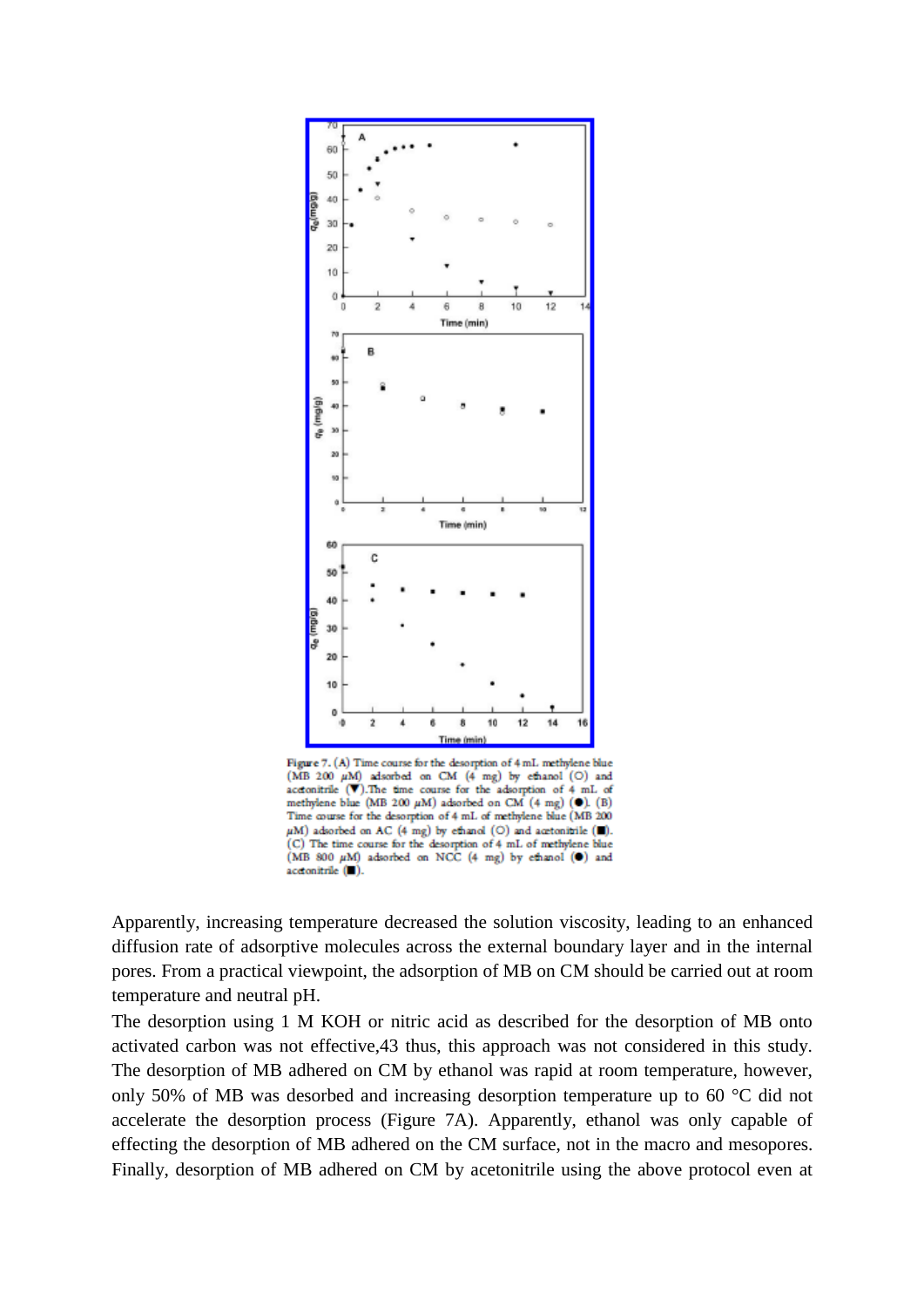room temperature was most effective, with ∼95% of the MB desorbed in the first 10 min. Such a result confirmed that acetonitrile could remove the MB from the surface, macro and mesopores.

In contrast, the desorption of MB from AC was not very effective as only 42 and 40 % of MB was desorbed with ethanol and acetonitrile, respectively (Figure 7B). It should be note that activated carbon regeneration typically involves drying the carbon followed by heat treatment at 500−900 °C. This procedure is costly and causes partial cracking and charring of the activated carbon, resulting in up to a 20% loss of adsorptive capacity due to a decrease in surface area.44 In comparison, the desorption of MB from NCC using acetonitrile was not very effective as only 18% of MB was desorbed. However, the desorption with ethanol was much more effective with more than 90% removal after 7 desorption cycles (Figure 7C).

# **CONCLUSION**

In brief, we have demonstrated the application of powdered porous carbon monolith and nanocrystalline cellulose with high surface areas for the adsorption of methylene blue. In particular, carbon monoliths with a high specific surface area, high mesopore volume, and narrow size distributed mesopores can be designed in any dimension and shape to facilitate their reusability without tedious separation from the treated waste stream such as experienced with activated carbon powder. The test model, methylene blue with a molecular weight of 320 was adsorbed and easily desorbed from CM and NCC. Such results attested the potential use of these promising materials, which can be easily prepared from inexpensive and abundant materials for the removal of recalcitrant contaminants in water and waste waters. Magnetic nanoparticles45 and/or TiO246 can be readily prepared and incorporated into carbon monoliths via adsorption to facilitate the process design and perform both adsorption and photocatalytic remediation of this blue dye as well as other organic pollutants.

## **AUTHOR INFORMATION**

## **Corresponding Author**

\*E-mail: john.luong@cnrc-nrc.gc.ca or j.luong@ucc.ie. **Notes** 

The authors declare no competing financial interest.

## **ACKNOWLEDGMENTS**

The authors thank Science Foundation Ireland (Grant 08 / SRC/B1412) for research funding under the Strategic Research Cluster program and (Grant 03/IN.3/1361/EC07) for FESEM imaging. Silica gel was a gift from Prof. Peter Myers, University of Liverpool, U.K.

## **REFERENCES**

- (1) Lee, J.; Kim, J.; Hyeon, T. Adv. Mater. 2006, 18, 2073−2094.
- (2) Liang, C.; Li, Z.; Dai, S. Angew. Chem., Int. Ed. 2008, 47, 3696−3717.
- (3) Lu, A. H.; Hao, G. P.; Sun, Q.; Zhang, X. Q.; Li, W. C. Macromol. Chem. Phys. 2012, 213, 1107−1131.
- (4) Ryoo, R.; Joo, S. H.; Kruk, M.; Jaroniec, M. Adv. Mater. 2001, 13, 677−681.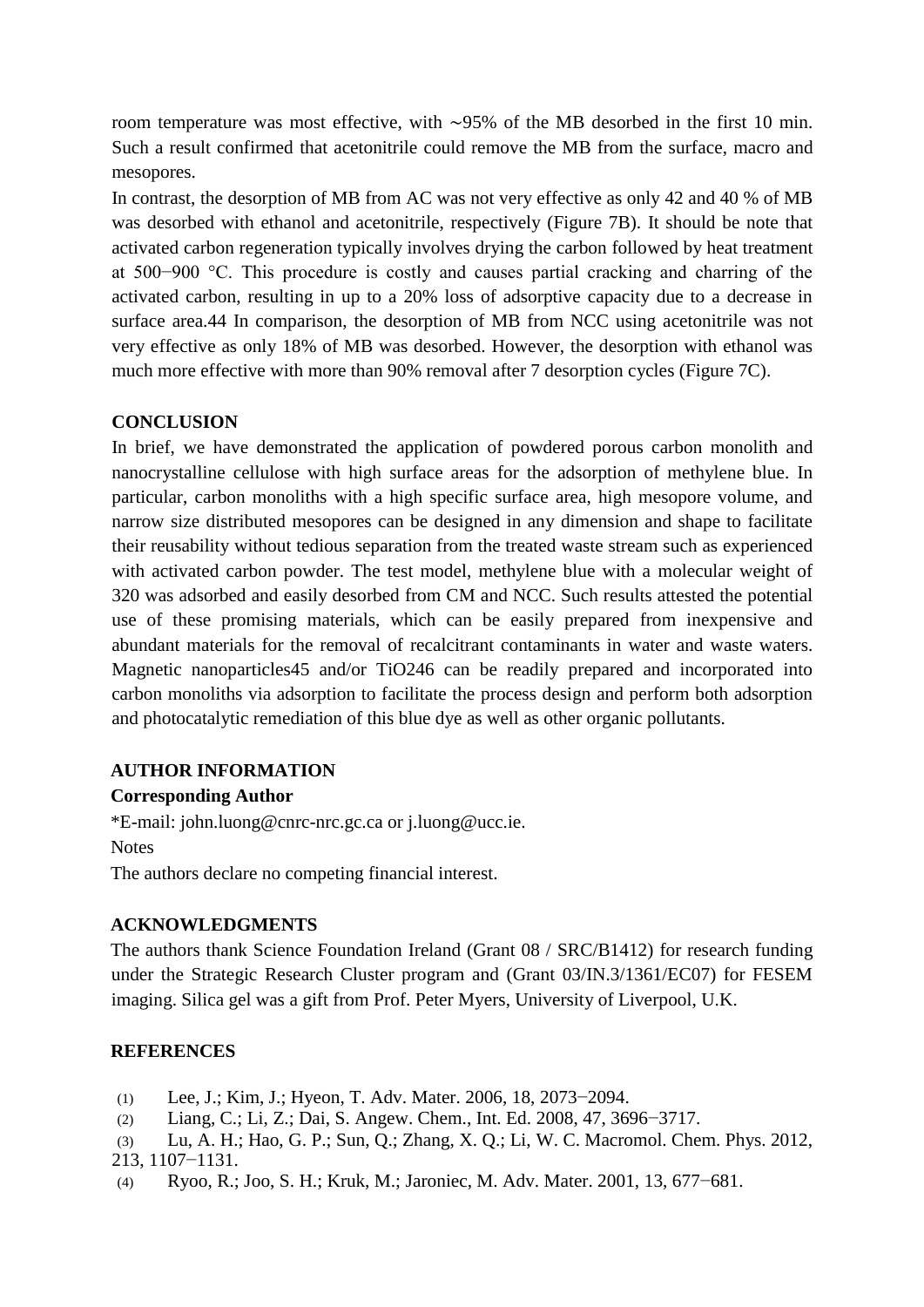(5) Meng, Y.; Gu, D.; Zhang, F. Q.; Shi, Y. F.; Yang, H. F.; Li, Z.; Yu, C. Z.; Tu, B.; Zhao, D. Y. Angew. Chem., Int. Ed. 2005, 44, 7053−7059.

(6) Ghanizadeh, G.; Asgari, G. React. Kinet. Mech. Catal. 2011, 102, 127−142.

(7) Joshi, J. D.; Jabali, V.; Sharma, S.; Patel, C. C.; Patel, A. B. Asian J. Chem. 2004, 2, 1069−1075.

(8) Liu, T. H.; Li, Y. H.; Du, Q. J.; Sun, J. K.; Jiao, Y. Q.; Yang, G. M.; Wang, Z. H.; Xia, Y. Z.; Zhang, W.; Wang, K. L.; Zhu, H. W.; Wu, D. H. Colloids Surf., B 2012, 90, 197−203.

(9) [http://ntp.niehs.nih.gov/ntp/htdocs/Chem\\_Background/](http://ntp.niehs.nih.gov/ntp/htdocs/Chem_Background/ExecSumm/MethyleneBlue/MethBlue_exp_toxeffects.html) 

[ExecSumm/MethyleneBlue/MethBlue\\_exp\\_toxeffects.html.](http://ntp.niehs.nih.gov/ntp/htdocs/Chem_Background/ExecSumm/MethyleneBlue/MethBlue_exp_toxeffects.html)

(10) Liang, C.; Dai, S.; Guiochon, G. Anal. Chem. 2003, 75, 4904−4912.

(11) Eltmimi, A. H.; Barron, L.; Rafferty, A.; Hanrahan, J. P.; Fedyanina, O.; Nesterenko, E.; Nesterenko, P. N.; Paull, B. J. Sep. Sci. 2010, 33, 1231−1243.

(12) He, X.; Zhou, L.; Nesterenko, E. P.; Nesterenko, P. N.; Paull, B.; Omamogho, J. O.; Glennon, J. D.; Luong, J. H. T. Anal. Chem. 2012, 84, 2351−2357.

(13) Leung, A. C. W.; Hrapovic, S.; Lam, E.; Liu, Y.; Male, K. B.; Mahmoud, K. A.; Luong, J. H. T. Small 2011, 7, 302−305.

(14) Lam, E.; Leung, A. C. W.; Liu, Y.; Majid, E.; Hrapovic, S.; Male, K. B.; Luong, J. H. T. ACS Sustainable Chem. Eng. 2013, 1, 278−283. (15) Tuinstra, F.; Koenig, J. L. J. Chem. Phys. 1970, 53, 1126−1130.

(16) Maldonado-Hodar, F. J.; Moreno-Castilla, C.; Rivera-Utrilla, J.; Hanzawa, Y.; Yamada, Y. Langmuir 2000, 16, 4367−4373.

(17) Dresselhaus, M. S.; Jorio, A.; Hofmann, M.; Dresselhaus, G.; Saito, R. Nano Lett. 2010, 10, 751−758.

(18) Thommes, M. Chem. Ing. Tech. 2010, 82, 1059−1071.

(19) Gregg, S. J.; Sing, K. S. W. Adsorption, Surface Area, And Porosity; Academic Press: London, 1967.

(20) Barrett, E. P.; Joyner, L. G.; Halenda, P. P. J. Am. Chem. Soc. 1951, 73, 373−380.

(21) AquaSorb 2000-granular coal based activated carbon, Technical Data Sheet, www.jacobi.net.

- (22) Langmuir, I. J. Am. Chem. Soc. 1918, 40, 1361−1403.
- (23) Richter, E.; Schutz, W.; Myers, A. L. Chem. Eng. Sci. 1989, 44, 1609−1616.

(24) Ratkowski, D. A. Handbook of Nonlinear Regression Models; Marcel Dekker, New York, 1990.

- (25) Radke, C. J.; Prausnitz, J. M. AIChE J. 1972, 18, 761−768.
- (26) Sips, R. J. Chem. Phys. 1948, 16, 490−495.

(27) Mundhe, K. S.; Gaikwad, A. B.; Torane, R. C; Deshpande, N. R.; Kashalkar, R. V. J. Chem. Pharm. Res. 2012, 4, 423−436.

(28) Kipling, J. J.; Wilson, R. B. J. Appl. Chem. 1960, 10, 109−113.

(29) Johnson, C. E., Jr. Methylene blue adsorption and surface area measurements. Paper presented at the 131st National Meeting of the American Chemical Society; April 7−12, 1957 ; American Chemical Society: Washington, D.C., 1957,.

- (30) Kalousek, M.; Blahnik, R. Coll. Czech. Chem. Commun. 1955, 20, 782−788.
- (31) Los, J. M.; Tompkins, C. K. J. Chem. Phys. 1956, 24, 630.
- (32) Yan, T.G.; Wang, L.J. BioResources 2013, 8, 4722−4734.
- (33) Sharma, P.; Kaur, H.; Sharma, M.; Sahoe, V. Environ. Monit. Assess. 2011, 183, 151−195.
- (34) Foo, K.Y.; Hameed, B.H. Desalin. Water Treat. 2010, 19, 255−274.
- (35) Hubbe, M. A.; Beck, K. R.; O'Neal, WG.; Sharma.. BioResources 2012, 7, 2592−2687.
- (36) Srinivasan, A.; Viraraghavan, T. J. Environ. Manage. 2010, 91, 1915−1929.
- (37) Cigdem, S. O. Physicochem. Probl. Miner. Process. 2012, 48, 441−454.